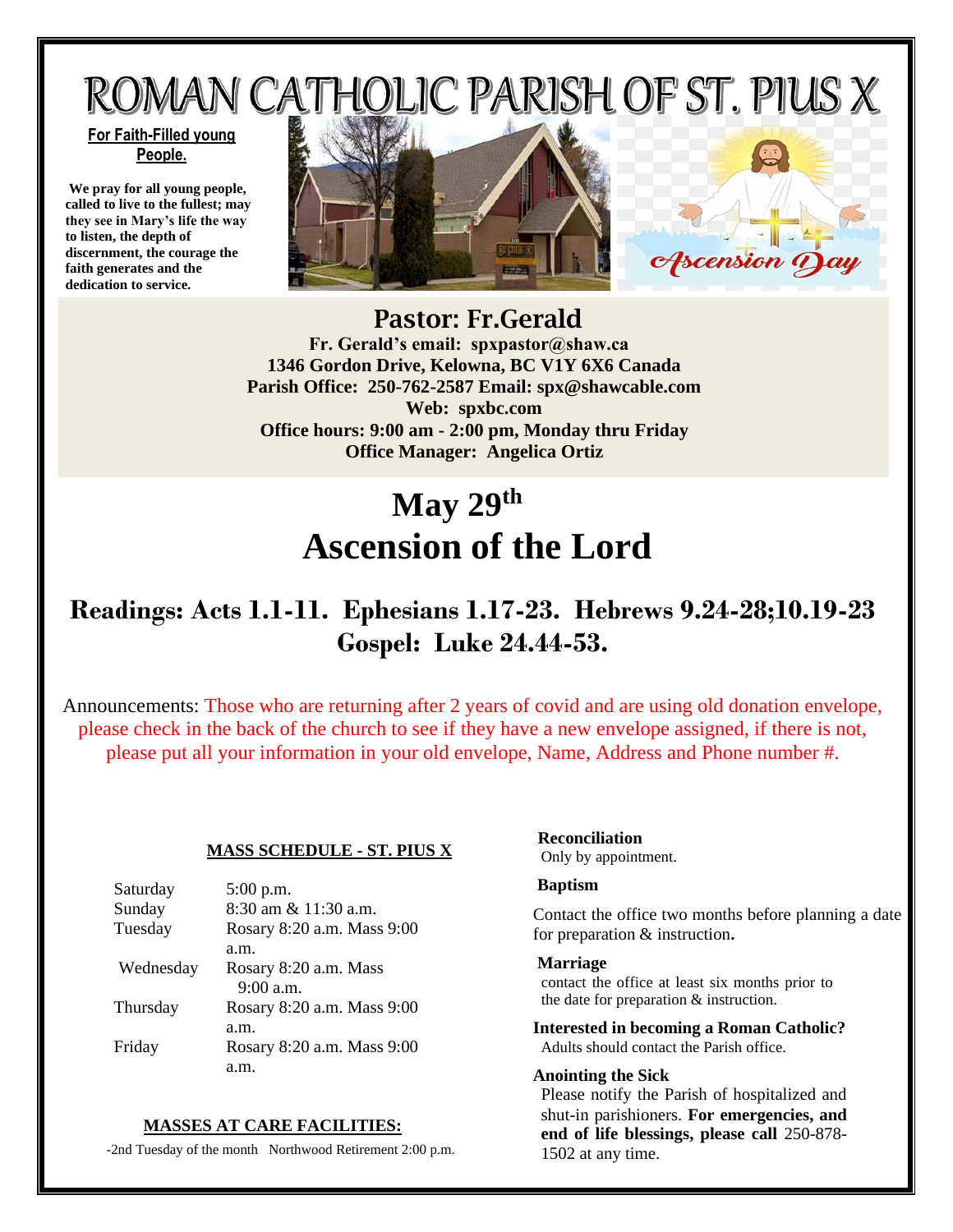**Please pray for the sick and injured at home and in hospital,** especially Tessa McGibbon, June Hanushchak, Elizabeth Gutenberg, Christine Zlogar, Leona LaPierre, Mona Hawco, Vince Cummings, Oliver Fabris, James McGlinchey, Rita Gemin, Betty Klinger, Desjardins Family, Trudy Szulkies, Brenda Campbell, Arlene Pilgrim, Ashleigh Landry, Ernie Poitras, Kelly Howden, Manuela Ungureanu, Dana Duguay, Cathie Lock, Rick Lock, PJ Cuomo, Pam Renzi, Evelyn Burzminski, Dan Ryder, Dario & Irene Nonis, Patricia Graham, Beatriz Hernandez, Jo Stewart, Anita Kurapatwa, Marilyn Butts, Helen Curran.

| <b>WEEKLY MASS INTENTIONS</b> |          |                                           |          |  |
|-------------------------------|----------|-------------------------------------------|----------|--|
| Saturday                      | May 28   | Noreen & Paul Tenechuck Her BDay          | $- INT-$ |  |
| Sunday                        | May 29   | Parishioners of St. Pius X                | -INT-    |  |
| Sunday                        | May 29   | Mary Ann & Tom Smithwick 50th Anniversary | $-INT-$  |  |
| Tuesday                       | May 31   | Angeline Proulx                           | $-R -$   |  |
| Wednesday                     | Jun 01   | Ralph & Angeline Kidd                     | -INT-    |  |
| Thursday                      | Jun $02$ | Mary Huang                                | $-R-$    |  |
| Friday                        | Jun $03$ | Bob Ingram & Ann Stwart                   | $-INT-$  |  |
| Saturday                      | Jun 04   | <b>Bill Kipke</b>                         | $-INT-$  |  |
| Sunday                        | Jun 05   | Parishioners of St. Pius X                | $-INT-$  |  |
| Sunday                        | Jun 05   | Mary Ann & Tom Smithwick 50th Anniv       | $-INT-$  |  |

**Merciful Jesus, grant them a healing of mind and body, and restore their strength and spirit. Amen**

#### **MINISTRY COORDINATORS**

| <b>Religious Education</b>             | Mike Wilson - 250-859-6718      |  |  |
|----------------------------------------|---------------------------------|--|--|
|                                        | mikewilson@cisnd.ca             |  |  |
| <b>Ministry Coordinator</b>            | Terry Squire 250-864-9024       |  |  |
| <b>Baptism preparation</b>             | Angela Pomeroy 250-317-7670     |  |  |
| <b>Pastoral Worker</b>                 | Peter Huang - 250-763-5830      |  |  |
| <b>St. Vincent DePaul</b>              | Abel Martins - 250-762-0902     |  |  |
| <b>Rachel's Vineyard</b>               | <b>Vicki</b><br>250-762-2273    |  |  |
| info@rachelsvineyardkelowna.com        |                                 |  |  |
| <b>St. Pius X Women's Ministry</b>     |                                 |  |  |
| Angela Pomeroy - 250-317-7670          |                                 |  |  |
| <b>Social Outreach</b>                 |                                 |  |  |
| Victoria Oppertshauser - 250-712-0701  |                                 |  |  |
| <b>Canadian Food for Children</b>      |                                 |  |  |
| Angel & Martha Calderer - 236-420-1970 |                                 |  |  |
| <b>Knights of Columbus</b>             |                                 |  |  |
| Peter Huang- 250-763-5830              |                                 |  |  |
| <b>Knight of Columbus Insurance</b>    |                                 |  |  |
| Joe Faubert -250-488-9805              |                                 |  |  |
| <b>Catholic Women's League</b>         |                                 |  |  |
| Mary Ann Rehlinger 250-763-3396        |                                 |  |  |
| <b>Hospital &amp; Shut-in Visits</b>   |                                 |  |  |
|                                        | Elizabeth Hobart - 236-420-0599 |  |  |

 **St. Pius X Custodians** Maria & Nuno Henriques

#### **PARISH COUNCIL MEMBERS**

Jim Mazzei **Chairperson**  Victoria Oppertshauser **Social Justice** Dennis Barnes **Financial Chair**  Martin Landry **Maintenance Chair**  Peter Huang **Pastoral Worker**  Angela Pomeroy **Religious Education**

Mary Ann Rehlinger **Catholic Women's League**



#### **KNIGHTS OF COLUMBUS**

Meet the First Thursday of the month at 7:30 pm at the Columbus Villa. Parish Breakfast every second Sunday of the month from 8:30 am to 11:30 am. Join us today. Visit KofC.org/Join Us



### **CATHOLIC WOMEN'S LEAGUE**

Meet 2<sup>nd</sup> Tuesday of the quarter after 9:00 am mass. Membership: Mary Ann Rehlinger 250-763-3396



#### **SOCIETY OF ST. VINCENT DE PAUL**

Meet the  $1^{ST}$  & 3<sup>rd</sup> Tuesday of the month at 6:30 pm in the Fr. Mulvihill Room.

#### **KOREAN CATHOLIC COMMUNITY**

**LEGIO** meets each Friday at 11:00 am in the Fr. Martin Room**. COMMUNITY** meets 3<sup>rd</sup> Sunday of the month at 12:30 pm in the Fr. Martin Room.



#### **ST. PIUS X QUILTERS**

Meet each Wednesday at 10:00 am in the Fr. Martin Room.

#### **BIG WHITE MASS**: TBA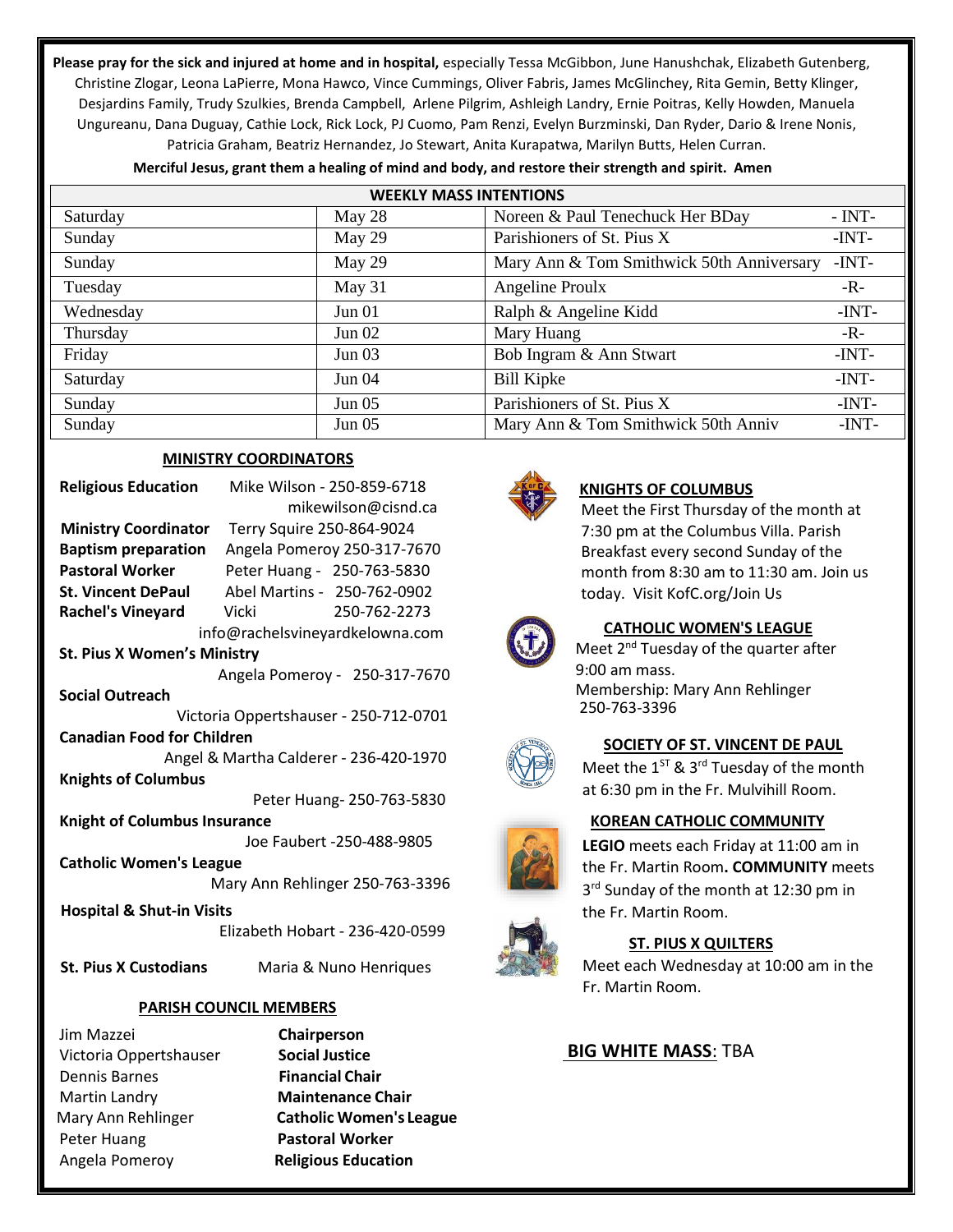

Etransfers are accepted at **St Pius X Parish** Send your offering via etransfer to

[etransfer.spxkelowna@nelsondiocese.org](file:///C:/Users/SPXAdmin/Desktop/Bulletin/Bulletins%202022/etransfer.spxkelowna@nelsondiocese.org) no password is required. **Pilgrimage of Faith donations** are also accepted with no password at [etransfer.pof@nelsondiocese.org.](file:///C:/Users/SPXAdmin/Desktop/Bulletin/Bulletins%202022/etransfer.pof@nelsondiocese.org)

We thank you for your support. God Bless.

#### **WELCOME TO OUR PARISH**

If you are an out-of-town visitor or a guest of a parish family, we are pleased to have you join us in celebration. If you are searching for a place to call "home", why not join our Parish Family? We would love to have you! There is always room for more at the Table of the Lord. Simply complete this form and return it to the Parish office or drop it in the collection basket. Long time residents who are not registered are also invited to fill out the form.

#### **PARISH REGISTRATION**

**INFORMATION CHANGE** 

**NEW PARISHIONER** 

**NAME: \_\_\_\_\_\_\_\_\_\_\_\_\_\_\_\_\_\_\_\_\_\_\_\_\_\_\_\_\_\_\_\_\_\_\_\_\_\_\_\_\_**

**ADDRESS:** 

**POSTAL CODE:**  $\blacksquare$ 

**TELEPHONE: \_\_\_\_\_\_\_\_\_\_\_\_\_\_\_\_\_\_\_\_\_\_\_\_\_\_\_\_\_\_\_\_\_\_\_\_\_**

### **EMAIL: \_\_\_\_\_\_\_\_\_\_\_\_\_\_\_\_\_\_\_\_\_\_\_\_\_\_\_\_\_\_\_\_\_\_\_\_\_\_\_\_\_**

**\_\_\_\_\_\_\_\_\_\_\_\_\_\_\_\_\_\_\_\_\_\_\_\_\_\_\_\_\_\_\_\_\_\_\_**

**CHURCH ENVELOPES**

**\_\_\_\_\_\_\_\_\_\_\_\_\_\_\_\_\_\_\_\_\_\_\_\_\_\_\_\_\_\_\_\_\_\_\_\_\_\_\_\_\_\_\_\_\_\_\_\_\_ \_\_\_\_\_\_\_\_\_\_\_\_\_\_\_\_\_\_\_\_\_\_\_\_\_\_\_\_\_\_\_\_\_\_\_\_\_\_\_\_\_\_\_\_\_\_\_\_\_**

**Would you like a box of envelopes? Numbered boxes identify the donor for income tax purposes. A tax receipt will be issued each year and sent to the address registered with the Parish.**

**YES NO** 

**Would you like the bulletin emailed to you each week?**

**YES** □ NO □

#### **St Pius X K of C Council 7359**

 June 12thLast Pancake Breakfast before Summer!!! Pancakes with Strawberries& Cream Topping, Sausage, Fruit, Coffee, Teo & Juice. Served from8:30 - 11 :30am By Donation



l **We are looking for Eucharist Ministers for all Masses**, if you are interested and would like to be part of our ministry, we would love to have you.

 **Hello There** •Want to join a small group of volunteers who are hard-working, innovative, flexible and cooperative?

 hit hard times. It may be a family break-up, an illness or injury, or a critical change in circumstances where the next •We use these skills to help people stay housed when they stop is homelessness.

•This group is "Invincible Housing", and it is a special project of The Society of St. Vincent de Paul of the Okanagan Valley. We meet people one-on-one and assist them with small but essential financial and other support for housing. This approach led, in part, to St. Vincent de Paul's nomination as a finalist in the Kelowna Civic Awards as 'Volunteer Group of the Year'!

•We could use a few more good people on our small but mighty team!

•Come for a brief, open meeting on **Saturday, June 4th, 2022**, at 9:30 in the Blue Room of the Immaculate Conception **church hall at 839 Sutherland Avenue** to see what we're about!

•Featuring Grandma Maria's home-made cinnamon buns, good coffee or tea and good plans!

•Questions? Call Peggy at **250- 718-1575** or email [salaberryp2@gmail.com](file:///C:/Users/SPXAdmin/Desktop/Bulletin/Bulletins%202022/salaberryp2@gmail.com) for more info…



l